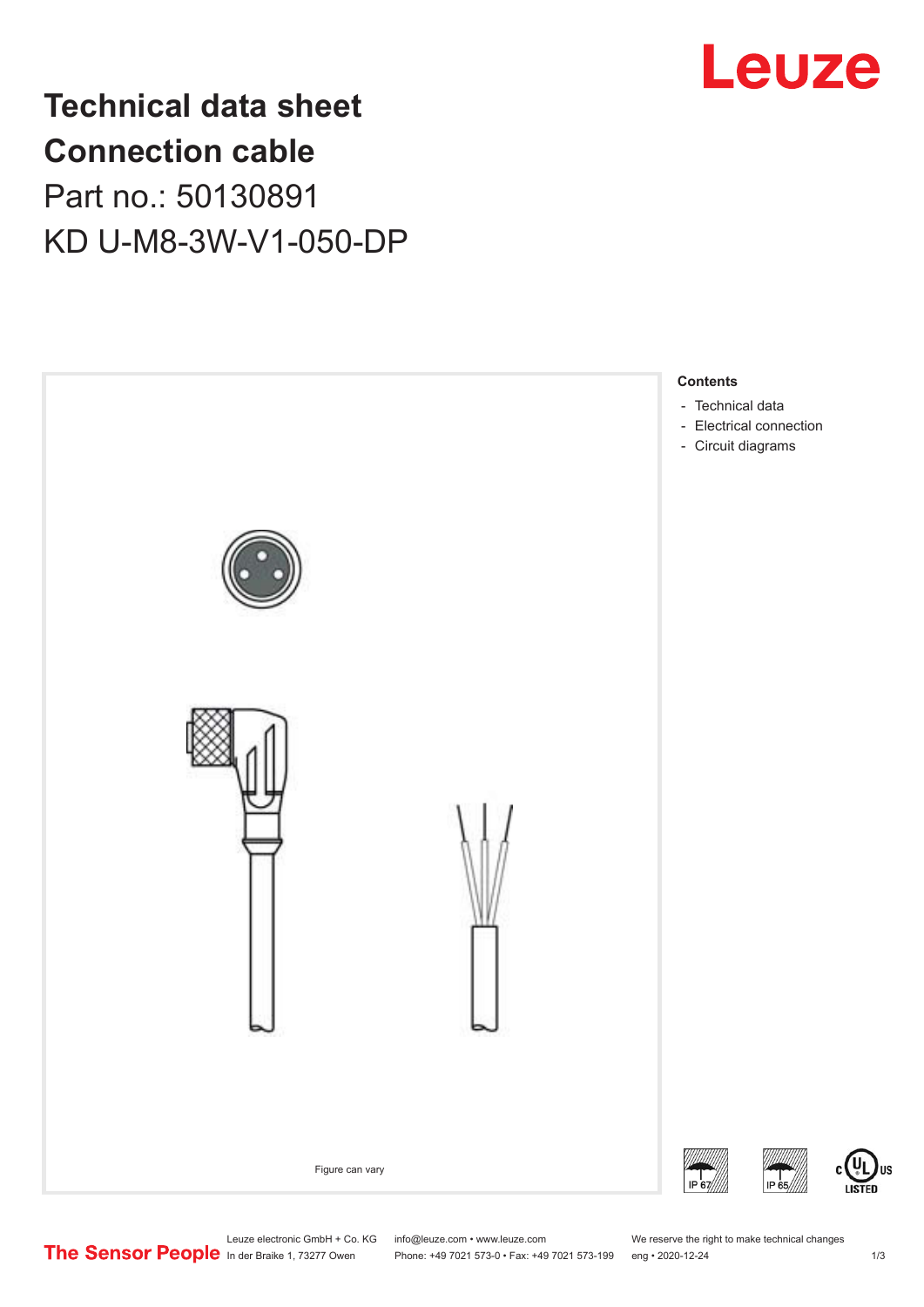### <span id="page-1-0"></span>**Technical data**

#### **Electrical data**

**Performance data Operating voltage** 24 V DC ±25%

#### **Connection**

| <b>Connection 1</b>               |                                                                                           |
|-----------------------------------|-------------------------------------------------------------------------------------------|
| <b>Type of connection</b>         | Connector                                                                                 |
| <b>Thread size</b>                | M <sub>8</sub>                                                                            |
| <b>Type</b>                       | Female                                                                                    |
| Handle body material              | <b>PUR</b>                                                                                |
| No. of pins                       | $3 - pin$                                                                                 |
| Version                           | Angled                                                                                    |
| Connector, LED                    | Yes                                                                                       |
| Lock                              | Screw fitting, nickel-plated diecast zinc,<br>recommended torque 0.6 Nm, self-<br>locking |
| <b>Connection 2</b>               |                                                                                           |
| <b>Type of connection</b>         | Open end                                                                                  |
| <b>Cable properties</b>           |                                                                                           |
| Number of conductors              | 3 Piece(s)                                                                                |
| Wire cross section                | $0.25$ mm <sup>2</sup>                                                                    |
| <b>AWG</b>                        | 24                                                                                        |
| Sheathing color                   | <b>Black</b>                                                                              |
| <b>Shielded</b>                   | <b>No</b>                                                                                 |
| Silicone-free                     | Yes                                                                                       |
| Cable design                      | Connection cable (open on one end)                                                        |
| Cable diameter (external)         | 44 mm                                                                                     |
| Cable length                      | 5,000 mm                                                                                  |
| <b>Sheathing material</b>         | PVC                                                                                       |
| Wire insulation                   | PVC                                                                                       |
| Suitability for drag chains       | No                                                                                        |
| Properties of the outer sheathing | Free of CFC, cadmium, silicone and<br>lead, easily machine-processable                    |
| Resistance of the outer sheathing | Good oil, gasoline and chemical<br>resistance, flame retardant in                         |

FT1

#### **Width across flats** 9 mm **Bending radius, flexible laying, min.** Min. 10 x cable diameter **Bending radius, stationary laying, min.** Min. 5 x cable diameter **Operation and display Number of LEDs** 1 Piece(s) **Environmental data Ambient temperature, operation, flexible use** -5 ... 80 °C **Ambient temperature, operation, stationary use** -30 ... 80 °C **Certifications Degree of protection** IP 65 IP 67 **Certifications** c UL US **Classification Customs tariff number** 85444290 **eCl@ss 5.1.4** 27279201 **eCl@ss 8.0** 27279218 **eCl@ss 9.0** 27060311 **eCl@ss 10.0** 27060311 **eCl@ss 11.0** 27060311 **ETIM 5.0** EC001855 **ETIM 6.0** EC001855 **ETIM 7.0** EC001855

Leuze

**Mechanical data**

### **Electrical connection**

#### **Connection 1**

| Type of connection    | Connector                                                                             |
|-----------------------|---------------------------------------------------------------------------------------|
| <b>Thread size</b>    | M <sub>8</sub>                                                                        |
| <b>Type</b>           | Female                                                                                |
| Handle body material  | <b>PUR</b>                                                                            |
| No. of pins           | $3 - pin$                                                                             |
| Version               | Angled                                                                                |
| <b>Connector, LED</b> | Yes                                                                                   |
| Lock                  | Screw fitting, nickel-plated diecast zinc, recommended<br>torque 0.6 Nm, self-locking |

accordance with UL 1581 VW1 / CSA

| Pin | <b>Conductor color</b> |
|-----|------------------------|
|     | Brown                  |
| 3   | <b>Blue</b>            |
| 4   | <b>Black</b>           |